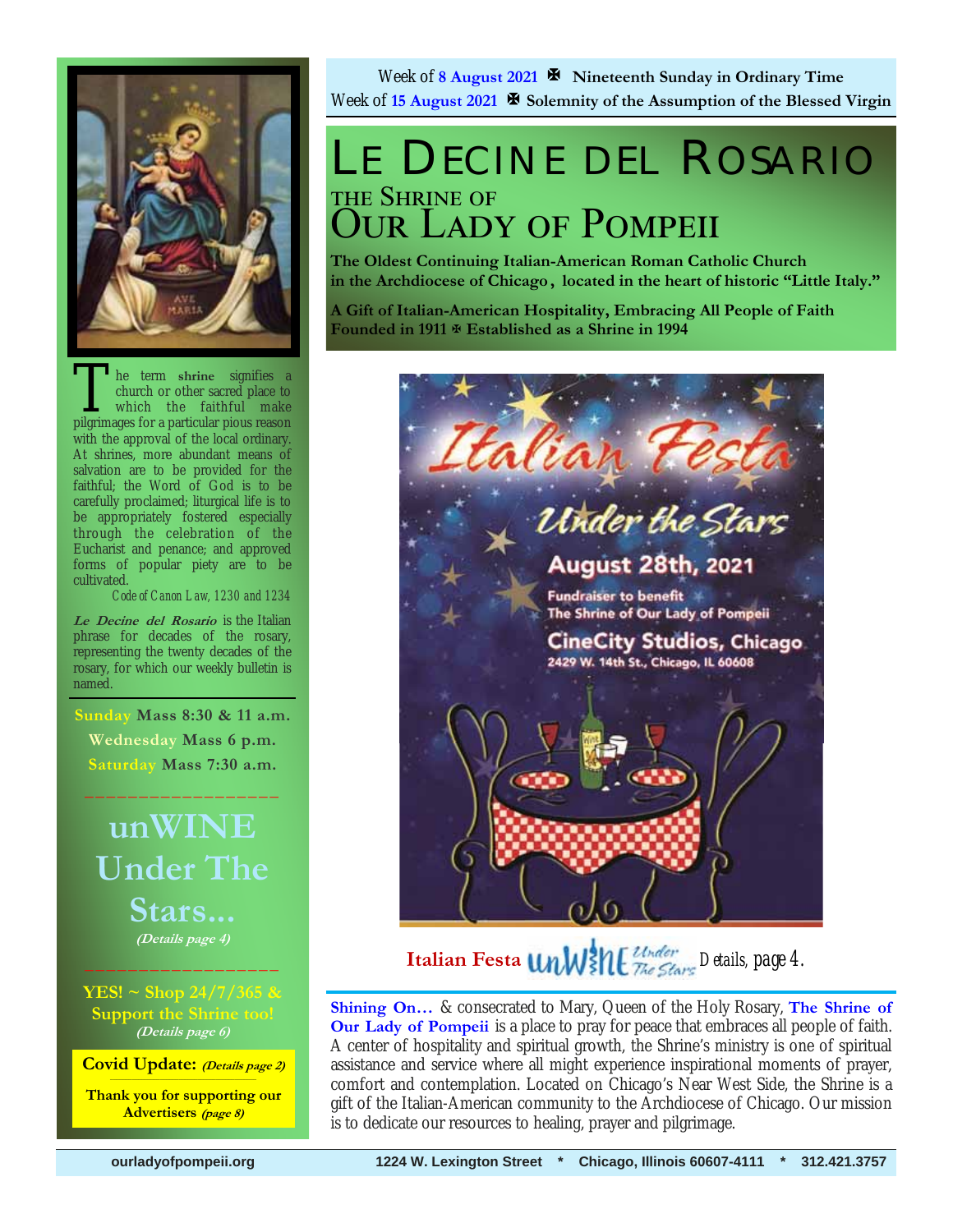#### A P l a c e t o P r a y f o r P e a c e… *where your heart always has a home!*

### **READINGS FOR AUGUST 8:** International Commission on English in the Liturgy Corporation. All rights reserved

**First Reading** - After resting and taking nourishment twice, Elijah is strengthened to walk to the mountain of God, Horeb (1 Kings 19:4-8).

**Psalm** - Taste and see the goodness of the Lord (Psalm 34).

### **READINGS FOR THE WEEK OF AUGUST 8:**

| Monday:         | Tuesday:           | Wednesday:        |
|-----------------|--------------------|-------------------|
| Dt $10:12-22$ ; | 2 Cor 9:6-10:      | Dt $34:1-2$ :     |
| Ps 147:12-15.   | $Ps$ 112:1-2, 5-9; | Ps 66:1-3a, 5, 8, |
| $19-20$         | Jn 12:24-26        | $16-17$ :         |
| Mt 17:22-27     |                    | Mt 18:15-20       |

#### **READINGS FOF AUGUST 15:**

**First Reading -** The vision concerning the woman clothed with the sun (Revelation 11:19a; 12:1-6a, 10ab).

**Psalm** - The queen stands at your right hand, arrayed in gold (Psalm 45).

### **READINGS FOR THE WEEK OF AUGUST 15:**

| Monday:          | Tuesday:         | Wednesday:     | Thursday:        | Friday:        | Saturday:             |
|------------------|------------------|----------------|------------------|----------------|-----------------------|
| $Jgs 2:11-19;$   | $Jgs 6:11-24a$ ; | $Jgs 9:6-15$ ; | Jgs 11:29-39a;   | Ru 1:1, 3-6.   | Ru $2:1-3$ , $8-11$ ; |
| Ps 106:34-37.    | $Ps 85:9, 11-14$ | $Ps 21:2-7$ :  | $Ps$ 40:5, 7-10; | $14b-16, 22$ ; | $4:13-17:$            |
| 39-40, 43ab, 44; | Mt 19:23-30      | Mt $20:1-16$   | Mt $22:1-14$     | $Ps$ 146:5-10; | Ps $128:1b-5$ :       |
| Mt 19:16-22      |                  |                |                  | Mt $22:34-40$  | Mt $23:1-12$          |

#### **MASS IN REMEMBRANCE FOR AUGUST 8 & 15:**

Philip Bartolotta Gilda & Tommy Bartuch Diana Bifero Bozzelli Family Francesca Perillo Camelo Romana & Angelo Caputo Phyllis Marnell Coleman Deceased members of the Colosimo family Ron Consalvo Suzanne Dalesandro Oscar O. D'Angelo Marie Davino

Theresa Davis Carmie (Shoes) De Laurentis Rosalyn De Rienzo Joseph & Theresa Di Buono Salvatore & Marie Di Buono Toni Di Fiore Jimmy Di Fiore Nello, Marilyn & Salvatore Ferrara Sister Filibert Donald F. Flynn Anne Gallagher Vincent Gemino

Angela Grespan Sam, Rose & Clara Guardino Clara Laino Anthony & Antonette "Babe" Lanzito Midge & Patsy Mancini Cynthia Marano Angelo Luis Martinez Liturri & Mirabelli Families Mrs. Lucky Jeanine Navigato Mr. & Mrs. Jack Panico Pistilli & Ciccia Families

Ernesto Ponticiello Provenzano Family Frank Rappa Bernard & Dorcas Roman Laura Roman Dorothy Sisto Rudolph "Rudy" Tarantino Jimmy Tavolino Jr. Donald, Frances & Michael Jesse Van Camp Val Vix Anselmo & Francisca Zuno

### **Covid-19 Masking Policy Update: August**

The following message was sent by the **Archdiocese of Chicago** on August 2, 2021. The message indicates… **"Beginning now, it is strongly recommended that all persons entering Archdiocesan facilities be masked regardless of their vaccination status."**

Visit **ourladyofpompeii.org** for the entire message.

Masks will be available at the Shrine for self service. There are no other restrictions at this time. The wearing of masks indoors is now a **mandate.** Thank you.

**Second Reading** - Be sealed by the Holy Spirit of God so as to be imitators of God and live in love (Ephesians 4:30 - 5:2).

**Gospel** - Jesus professes that he is the living bread and whoever eats this bread will live forever (John 6:41-51).

The English translation of the Psalm Responses from the *Lectionary for Mass* © 1969, 1981, 1997,

| Friday:            | Saturday:           |
|--------------------|---------------------|
| $Jos 24:1-13$ ;    | $Jos 24:14-29$ ;    |
| Ps 136:1-3, 16-18, | Ps 16:1-2a, 5, 7-8, |
| $21-22, 24$        | 11:                 |
| Mt 19:3-12         | Mt 19:13-15         |
|                    |                     |

**Second Reading** - Christ, the firstfruits; then those who belong to him (1 Corinthians 15:20-27).

**Gospel** - Mary praises God in the Magnificat (Luke 1:39-56).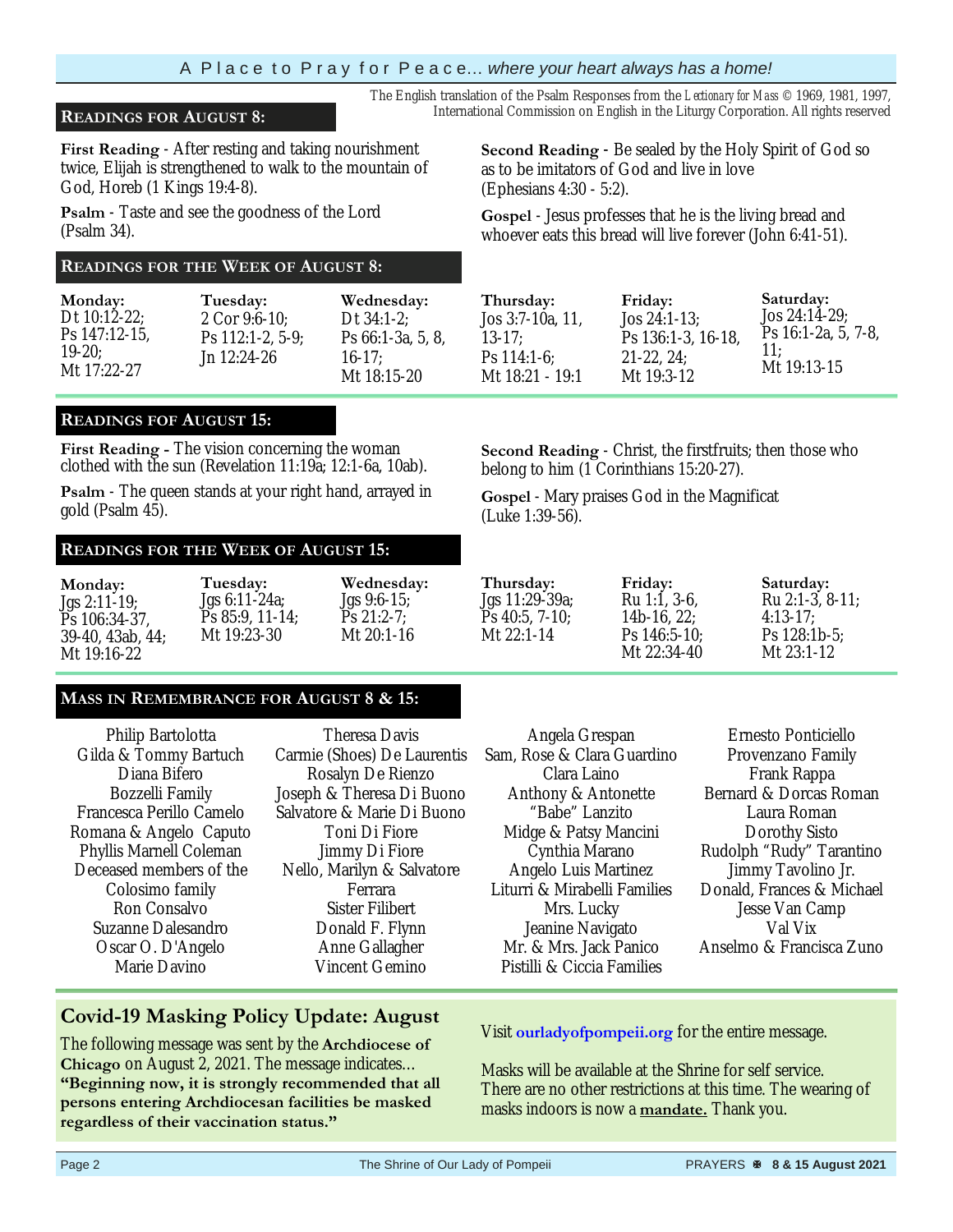#### **PRAYERFUL INTENTIONS FOR AUGUST 8 & 15:**

Special Intentions of Baroud Family Esther Bartolatta Peachie Basile Rachel Bishop Eleanore Camardo Capitanini Family / Italian Village Capuano Family Mrs. Linda Caputo Bea Cunningham Barry Dalesandro Michael D'Alexander Annamarie Di Buono James Di Fiore

Anthony, Lucy & Josephine Fiore Norine Forbes Fr. Mike Gabriel Joan Galullo Marge Gamble Josefa Antelma Garcia de Villareal Colleen Grant Craig Grant Mike Johannsen Cathy La Rocco Denna Laing *75th Wedding Anniversary, Carl & Norma Liture!*

Carl Liture Paul Lutton Grace Macaluso Marco Catherine Mauro Ken Mercury Amber Miller Cheryl Mitricic Andy Montano Carmella Morris Sam Mosillami Mary Murray Mase & Laverne Narcissi Albertina Novotny Mary Porenti

Phyllis Reda Lou Ann Riedel Denise Rodriguez John Savino Barbara Schifler Nancy Screiber Jeannine Valentino Renée Van Camp Leonarda Vaniglia Jamie & Nicholas Vayda Tango Vera Alice Weiner Cpt. David Weir Souls in Purgatory

**PLEASE NOTE: Names submitted for PRAYERFUL INTENTIONS** will remain listed for 4 weeks (2 issues). Please contact the office to submit your request. Thank you!

**2021 Summer Spirituality Series Continues** 

## **2021 Prayer Walk with Mary, the Mother of Resilience**  *Join us "In Person!"*

## **Saturday, August 21 9 - 10:30 a.m.**

Arrigo Park (Peanut Park), across the street from the Shrine, provides a perfect place to leisurely walk and reflect on Mary, the Mother of Resilience. We'll share Scripture, prayer, stories and poetry in the wake of our celebration of the Feast of the Assumption, August 15. Bring water

& park benches give several opportunities to sit during this gentle walk. In the event of inclement weather, the pilgrimage will move inside the Shrine.

### **Register Online by Wednesday, August 18: www.ourladyofpompeii.org**



**\*** This pilgrimage will be led by **Julie Berggren, MA,** a spiritual director, chaplain & retreat leader.

**\*** For questions or further information on pilgrimages, contact **Cathy Lentz: clentz@ourladyofpompeii.org** *or* call **312.421.3757.** 

**All are Welcome & Freewill Donations will be gratefully received.**

**Events are subject to cancellation, postponement or transfer to a virtual format.**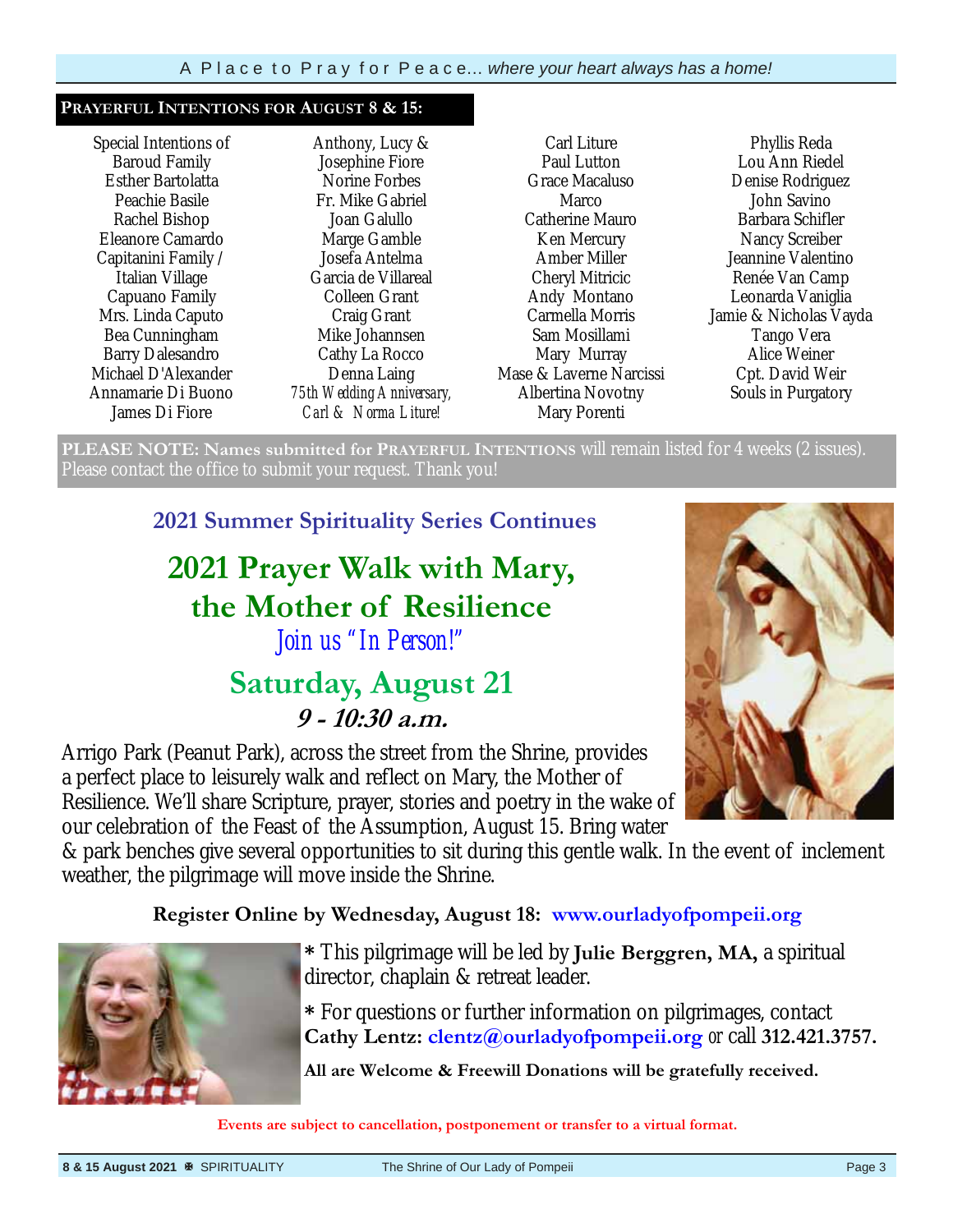

A Fundraiser to Benefit **The Shrine of Our Lady of Pompeii** 

Join us for an **Italian Festa!**



**Saturday, August 28 We are back together again to celebrate great entertainment and Italian cuisine!** 

\* **Hors d'oeuvres** at 6:30 p.m., followed by **buffet dinner** and **dessert,**  with a complimentary bottle of **red & white wine** at each table \* **Entertainment** and **cash bar** \* Complimentary **valet parking**

**CineCity Studios…** 

in collaboration with CineSpace Studios **2429 W. 14th Street, Chicago, IL 60608** 

For an invitation, go to: **ourladyofpompeii.org** or email: **mlp@ourladyofpompeii.org**  or call: **312.421.3757.** 



## Presented by **Urban Autism Solutions**

**Sundays at the Shrine:**  9:30 a.m. to 12:30 p.m. (While product lasts)

**Today through October 3**  (Weather permitting)





**UPDATE ~ Margaret's Lemonade Stand began Fundraising for the Shrine Sunday, June 27th…** 

& has reached **100% of her GOAL!!** And will be at the Shrine, **Sunday, August 15** at the11 a.m. mass, to present her donation!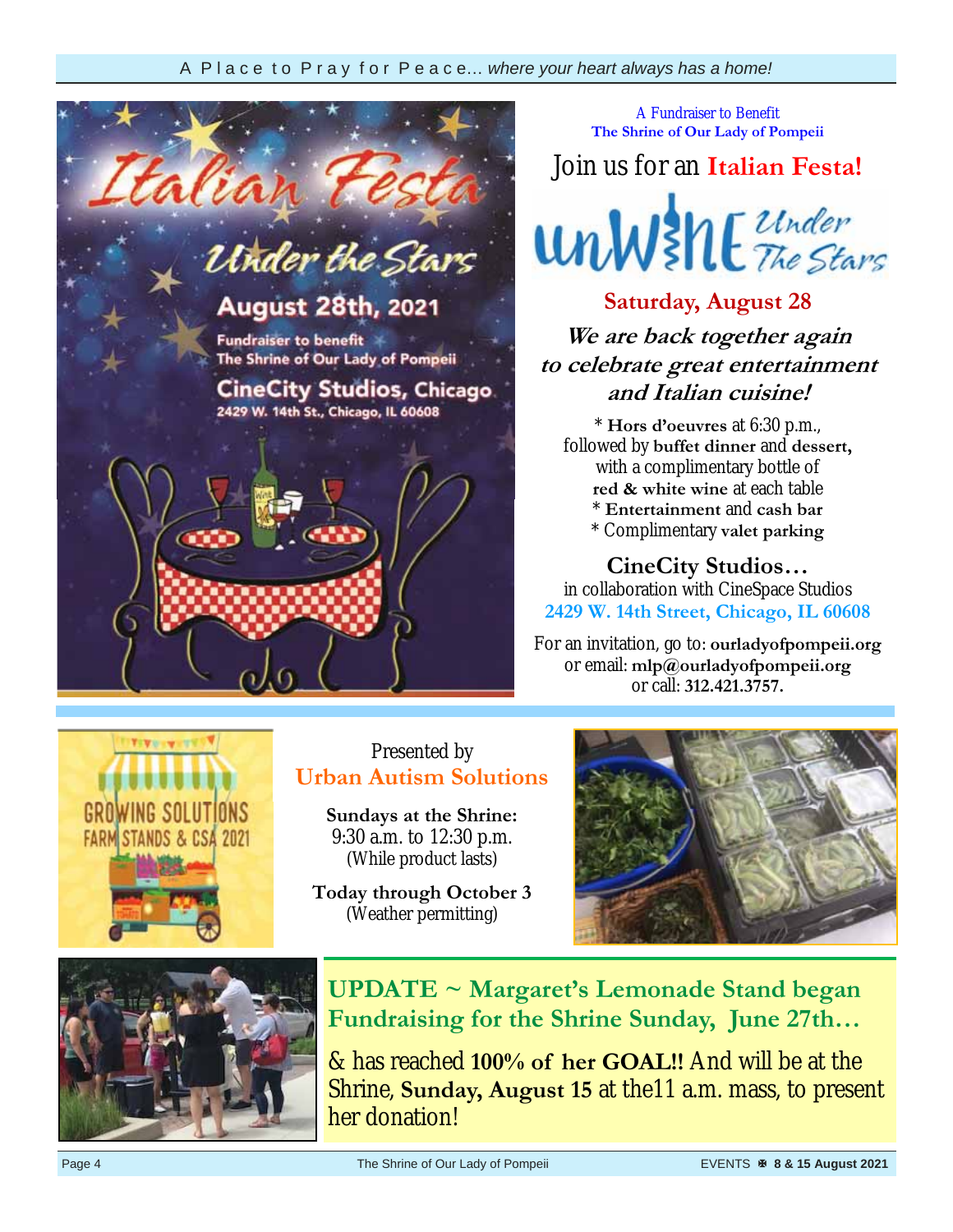## **Garden of**  *Ca* **GIFT** a Loved One this Season of Sun & Celebration!



## A Unique, One-of-a-Kind Gift!

## **Engraved Memorial Pavers**

The Puccini Family POLARENGRAVING.COM

your information, Each 4"x8"

#### Order info provided by the provided by the provided by the property of the property of the property of the property of the property of the property of the property of the property of the property of the property of the property of th

| Name:                                                                                                                                                                                                                                                         |                                                                                                                                                           |                                                                                                                                                                                                                               |  |
|---------------------------------------------------------------------------------------------------------------------------------------------------------------------------------------------------------------------------------------------------------------|-----------------------------------------------------------------------------------------------------------------------------------------------------------|-------------------------------------------------------------------------------------------------------------------------------------------------------------------------------------------------------------------------------|--|
| the company of the company of the company of the company of the company of the company of the company of the company of the company of the company of the company of the company of the company of the company of the company<br>Address:                     | and the company of the company of<br>and the contract of the contract of the contract of the contract of the contract of<br>and the state of the state of | the company of the company of the company of the company of the company of the company of the company of the company of the company of the company of the company of the company of the company of the company of the company |  |
| <u> San Angelin (San Angelin )</u><br>the control of the control of the con-<br>and the second control of the second control of the second control of the second control of<br>the control of the control of the control of the<br>Cell Phone:<br>Home Phone: |                                                                                                                                                           |                                                                                                                                                                                                                               |  |

Brick Size 4"x8" - PLEASE ENTER YOUR TEXT IN THE TABLE BELOW: Please PRINT Clearly and Legibly to avoid errors...

|        | $1\quad 2$ | 3 |       | 4 <sub>5</sub> | 6 7 | 89 | 10 |  | 11 12 13 14 15 16 17 |  |  | 18 | 19 20 |  |
|--------|------------|---|-------|----------------|-----|----|----|--|----------------------|--|--|----|-------|--|
| Line 1 |            |   |       |                |     |    |    |  |                      |  |  |    |       |  |
| Line 2 |            |   | ----- |                |     |    |    |  |                      |  |  |    |       |  |
| Line 3 |            |   |       |                |     |    |    |  |                      |  |  |    |       |  |

| <b>Example:</b> |   |   |   |   |   | 6 |        |   | 9 |   |   |           |              |   |   |   |   | 19 | 20 |
|-----------------|---|---|---|---|---|---|--------|---|---|---|---|-----------|--------------|---|---|---|---|----|----|
| Line 1          |   | 0 |   | S | D | А | r<br>◡ | E | S |   | м |           | $\checkmark$ | м |   | М |   |    |    |
| Line 2          | ๛ | н | Α | R | A | c |        | F | R | s |   | o         | N            | Ε |   |   | н |    |    |
| Line 3          |   |   | N | E |   | o | N      |   | А |   | 4 | $\lambda$ | 8            | B | n |   |   | Κ  |    |



Each 4" x 8" paver costs \$250.00. Please use the form above and proof your information, as inaccurate or unreadable info provided by you, will result in an additional \$100.00 charge to replace the paver.

Please complete One Form per Brick. Make checks payable to "The Shrine of Our Lady of Pompeii" and submit forms and checks to Marcia Piemonte. Questions? mlp@ourladyofpompeii.org or 312.421.3757, x310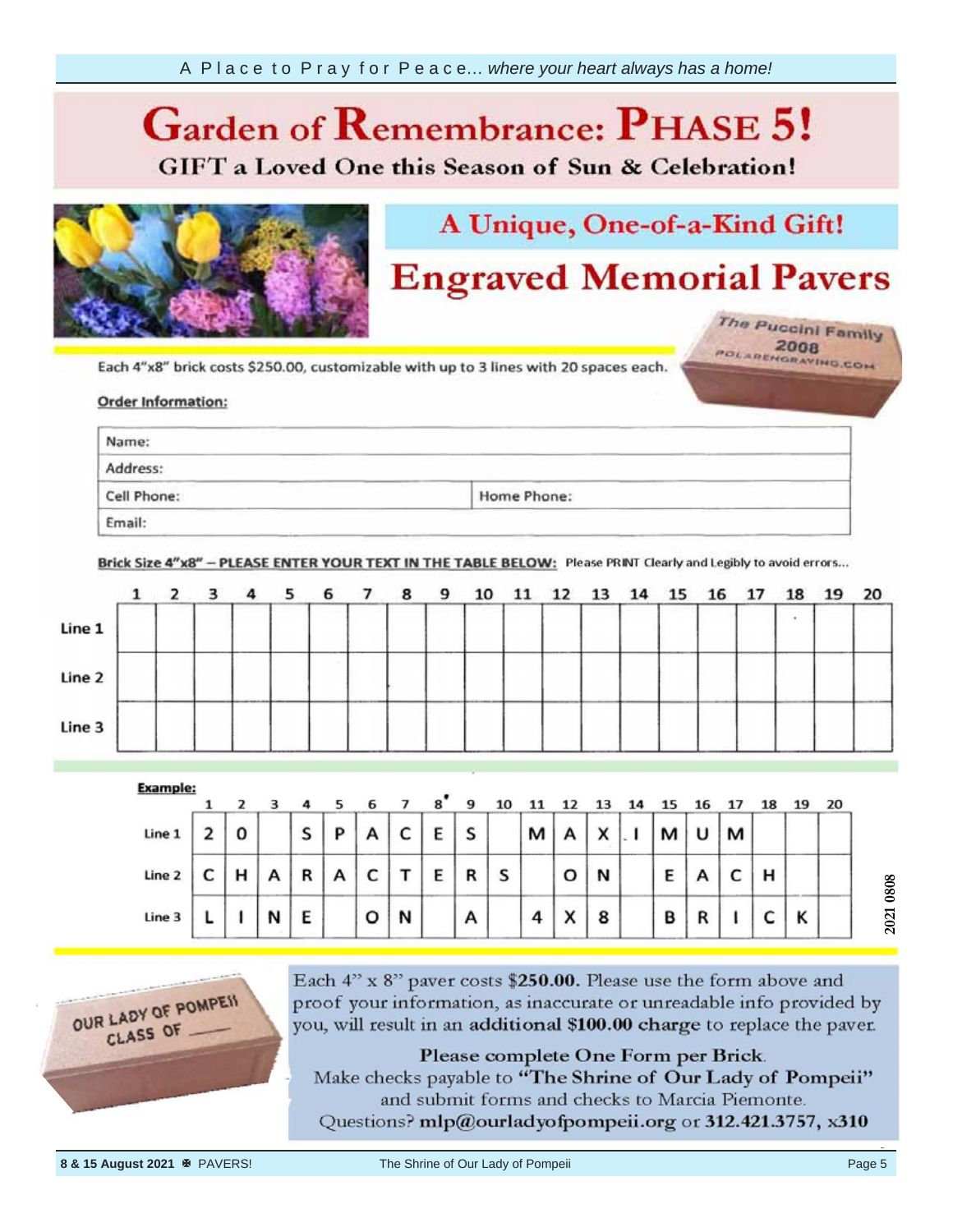### A P l a c e t o P r a y f o r P e a c e… *where your heart always has a home!*

**Nineteenth Sunday in Ordinary Time August 8, 2021** 

I am the living bread that came down from heaven. *~ John 6:51*

**Solemnity of The Assumption of the Blessed Virgin Mary August 15, 2021**

Blessed are you among women, and blessed is the fruit of your womb. *~ Luke 1:42*

## **JOIN UP at the SHRINE Shrine Auxiliary**

**meeting Sept. 12, 10 a.m.**

We look forward to seeing our **Beloved Regulars** & welcoming **New Men & Women**  who would like to check us out!

**ShrineAuxiliary@gmail.com**

**LINK:** https:// www.ourladyofpompeii.org/ daily-reflections/

# **60 Second Reflections**

emailed directly to your inbox **five days a week**. Send your name & email to **Reflections @ourladyofpompeii.org** 

**SHOPPING…** 

Perhaps **you shop via Amazon…** did you know you can **support the Shrine**  as an Amazon Smile Charity at **no cost to you?** 

**Use the Link below to participate,** share with family, friends and coworkers. We can benefit thru your purchases **24/7/365!**

https://smile.amazon.com/ch/36-2170896



## **In case you missed it or would like to revisit...**

**Creative Ways to Strengthen your Spirituality from The Shrine of Our Lady of Pompeii!**  Be blessed with Spiritual moments, virtual events and other offerings

Go to **ourladyofpompeii.org/news** or use these links:

**♥ "Mercoledi Moments," Sunday Reflections, Gospels** and **Homilies, 60 Second Reflections** even **Blooper Reels! https://www.ourladyofpompeii.org/news/virtual-meditation/** 

**♥** Our **Special COVID Novena** to **Our Blessed Mother**:  **https://www.ourladyofpompeii.org/special-covid-19-novena/** 

We ask her to intercede for us during these difficult times of COVID. **Start at Day 1**, where we offer a different petition daily for healing, discovery of a vaccination, relief from anxiety, among other requests.

**♥ "Like"** our **FaceBook page**: **Our Lady of Pompeii Shrine** 

**♥ Blogs, Bi-Weekly Bulletins** with daily readings, names to pray for, upcoming events: **https://www.ourladyofpompeii.org/news/** 

Please feel free to invite friends, family, co-workers, to participate with us as we turn to Our Lady of Pompeii for comfort and protection.

Not yet connected to The Shrine of Our Lady of Pompeii? Email **mps@ourladyofpompeii.org** and you will be! (but **ONLY** if **you do not already receive** our **emails!)**

## Shrine Logistics:

**DAILY MASS:** around the corner at **Our Lady of the Holy Family**, 1335 W. Harrison St., Chicago. 312.243.7400.

**OLHFParish@archchicago.org** for weekly schedule and updates.

**DAILY MASS & CONFESSION TIMES: St. John Paul II Newman Center at UIC,** 700 S. Morgan Street, Chicago, 312.226.1880. **Mass Times:** Su 11 a.m; M - F: 12:05 p.m.;

**Confessions:** By Appointment: **JP2NEWMAN@GMAIL.COM**

**WASHROOMS** next door, downstairs in Shrine Hall.

**PLEASE REMEMBER The Shrine of Our Lady of Pompeii**  in your **will**. Contact Mary Beth Howard 312.421.3757, ext. 319 or mbhoward@ourladyofpompeii.org. **Thank you!** 



**Has your Contact Information (Address, Email, Phone) Changed?**

Please let us know! **312.421.3757**  or **mps@ourladyofpompeii.org**.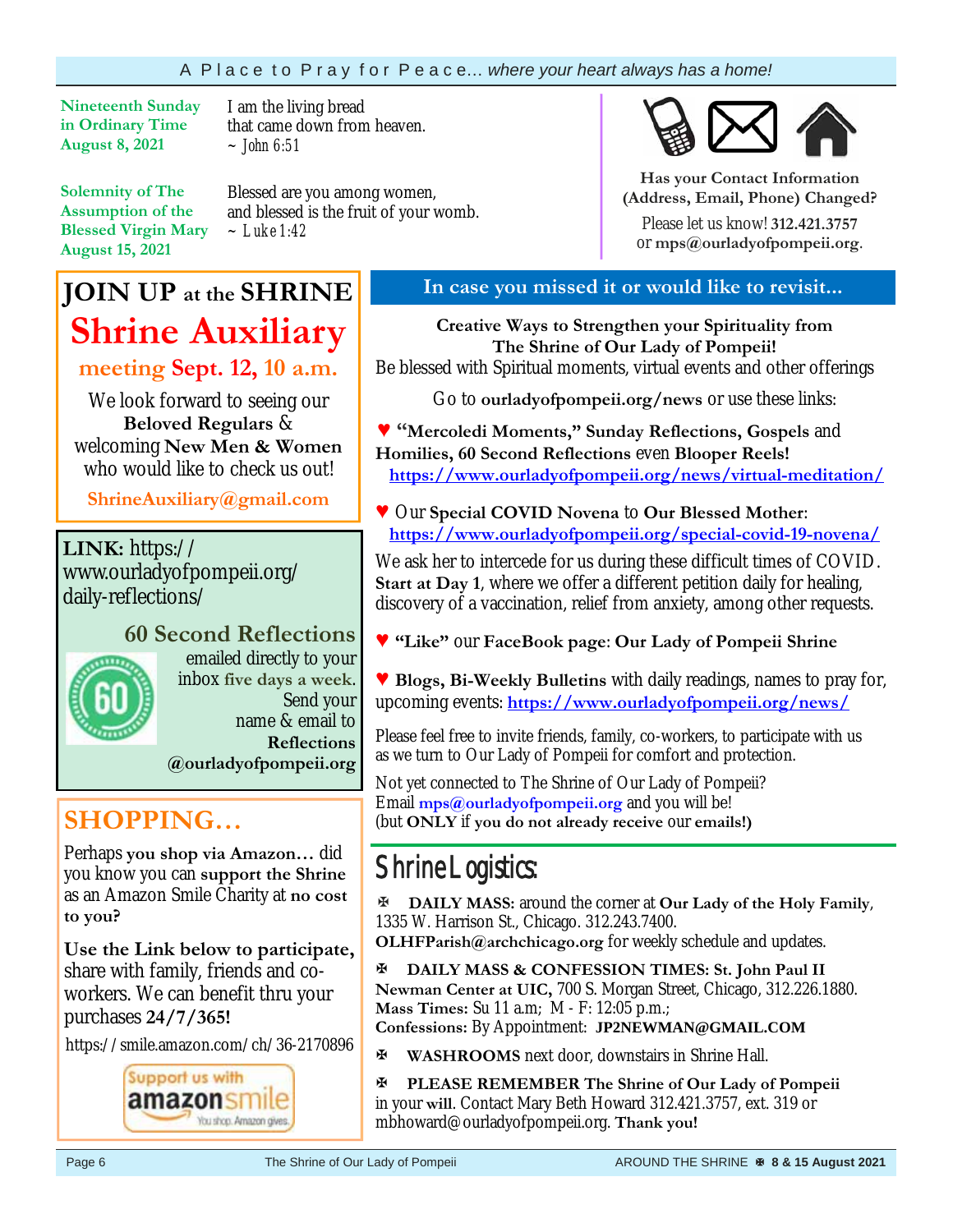## **Shrine Directory** Schedule of Services,

#### **Weekday Masses:**

 6:00 p.m. **Wednesday evenings** 7:30 a.m. **Saturday mornings**

**Sunday Eucharistic Liturgies:** 8:30 a.m. & 11 a.m.

**Padre Pio Prayer Cenacle** 6 p.m. **1st & 3rd Wed.** of month

**Anointing of the Sick:** temporarily suspended due to the coronavirus.

**Shrine Auxiliary Meetings: Sunday, September 12 Join Us,** 10 a.m. in the Shrine Hall. **shrineauxiliary@gmail.com** 

**OLP Alumni & Friends:**  Join us!! **gracedv@aol.com** 

## Shrine Staff:

| Rev. Richard N. Fragomeni, PhD         |          |
|----------------------------------------|----------|
| Rector                                 | ext. 317 |
| <b>Mary Beth Howard</b>                |          |
| <b>Business Manager</b>                |          |
| mbhoward@ourladyofpompeii.org ext. 319 |          |
| <b>Marcia Piemonte</b>                 |          |
| Director of Development/Special Events |          |
| mlp@ourladyofpompeii.org               | ext. 310 |

**Programs and Groups**

**Volunteers always welcome** at the Shrine, call **312.421.3757.** Join us!!

**Shrine LITURGICAL MINISTRY VOLUNTEER** Forms are located on tables at the back of the church.

**60 Second Reflections:** https:// www.ourladyofpompeii.org/dailyreflections/

 **Reserve a few moments 5 days a week**  for the daily Scripture commented on by our **"60 Second Reflections"** above. Sign up to receive it directly to your inbox by emailing your name & address to reflections@ourladyofpompeii.org.



| Catharine M. Lentz, JD, MA<br>Director of Pilgrimage Ministry<br>clentz@ourladyofpompeii.org | ext. 306 |
|----------------------------------------------------------------------------------------------|----------|
| Mary Shimandle<br>Communications Coordinator<br>mps@ourladyofpompeii.org                     | ext. 323 |
| J. Carl Wachsmann, M.A.<br>Pastoral Associate<br>carl@ourladyofpompeii.org                   | ext. 315 |
| <b>Archives/Sacramental Records</b><br>records@ourladyofpompeii.org                          | ext. 303 |

## Schedule of Presiders through Sunday, August 15:

| $6:00$ p.m.<br>❖<br>7:30 a.m.<br>❖<br>❖<br>8:30 & 11:00 am<br>❖<br>$6:00 \text{ pm}$<br>❖<br>$7:30$ am<br>8:30 & 11:00 am<br>❖ | Wednesday, August 4:<br>Saturday, August 7:<br>Sunday, August 8:<br>Wednesday, August 11:<br>Saturday, August 14:<br>Sunday, August 15: | Tverdek<br>Fragomeni<br>Pizzo<br>Fragomeni<br>Fragomeni<br>Fragomeni                      |
|--------------------------------------------------------------------------------------------------------------------------------|-----------------------------------------------------------------------------------------------------------------------------------------|-------------------------------------------------------------------------------------------|
| Executive/Financial<br>Council:                                                                                                | John Calfa<br>Velda Davino<br>Tracey Di Buono<br>Patricia Perillo                                                                       | <b>Tomasina Perry</b><br><b>Brian Roman</b><br>Regina Scannicchio<br>Dave Van Camp        |
| <b>Commissions:</b><br>Engagement:<br>Cindy Conrath<br>Daniel Conrath                                                          | Lissa E. Druss, Cav. OSRI<br>Marcia Piemonte<br>Jaclyn Puccini<br>Jim Puccini<br>Joyce Puccini                                          | Liturgical:<br>Dan Overstreet<br><b>Julie Priest</b><br>Josephine Rizzo<br>Carl Wachsmann |

## Stewardship Report

#### **FINANCIAL REPORT FISCAL YEAR (2021-2022)**

#### **YTD thru July 25, 2021**  Operating Collection Budgeted \$ 13,333 Operating Collection Received \$ 12,068 **\*** YTD Difference  $\qquad \qquad$  \$ (1,245) **\* Source of Support**  Masses  $\qquad \qquad$  \$ 7.643 Give Central  $\qquad \qquad$  \$ 4,445

\_\_\_\_\_\_\_\_\_\_\_\_\_\_\_\_\_\_\_\_\_\_\_\_\_\_\_\_\_\_\_\_\_\_ **To Donate** your **Sunday Offering Online:** 

**\*** go to **www.GiveCentral.org,** Shrine of Our Lady of Pompeii *or* 

**\* TEXT "Sunday"** to **312.553.0753 for ELECTRONIC GIVING** \_\_\_\_\_\_\_\_\_\_\_\_\_\_\_\_\_\_\_\_\_\_\_\_\_\_\_\_\_\_\_\_\_

**THANK YOU** for your thoughtful generosity & ALL you do to keep us going! \_\_\_\_\_\_\_\_\_\_\_\_\_\_\_\_\_\_\_\_\_\_\_\_\_\_\_\_\_\_\_\_\_

#### **The Shrine** is **not subsidized** by the **Archdiocese of Chicago** and **relies solely on your continued generosity.**

We know that you cannot always worship with us. Your *Sunday Giving* underwrites every annual operating expense and we appreciate your kindness in this regard.

### **SAINTS & SPECIAL OBSERVANCES**

|                       | Week of August 8, 2021: |
|-----------------------|-------------------------|
| <b>Monday:</b>        | St. Teresa Benedicta    |
|                       | of the Cross            |
| $T_{\text{measured}}$ | St. Lawronco            |

**Tuesday:** St. Lawrence **Wednesday:** St. Clare **Thursday:** St. Jane Frances de Chantal **Friday:** Ss. Pontian and Hippolytus **Saturday:** St. Maximilian Kolbe

### **Week of August 15:**

| <b>Monday:</b> | St. Stephen of Hungary |
|----------------|------------------------|
| Thursday:      | St. John Eudes         |
| Friday:        | St. Bernard            |
| Saturday:      | St. Pius X             |

#### **\* \* \* \* \* \* \***

**GIVING BACK** The Virgin received salvation so that she may give it back to the centuries.  $\sim$  Peter Chrysologus